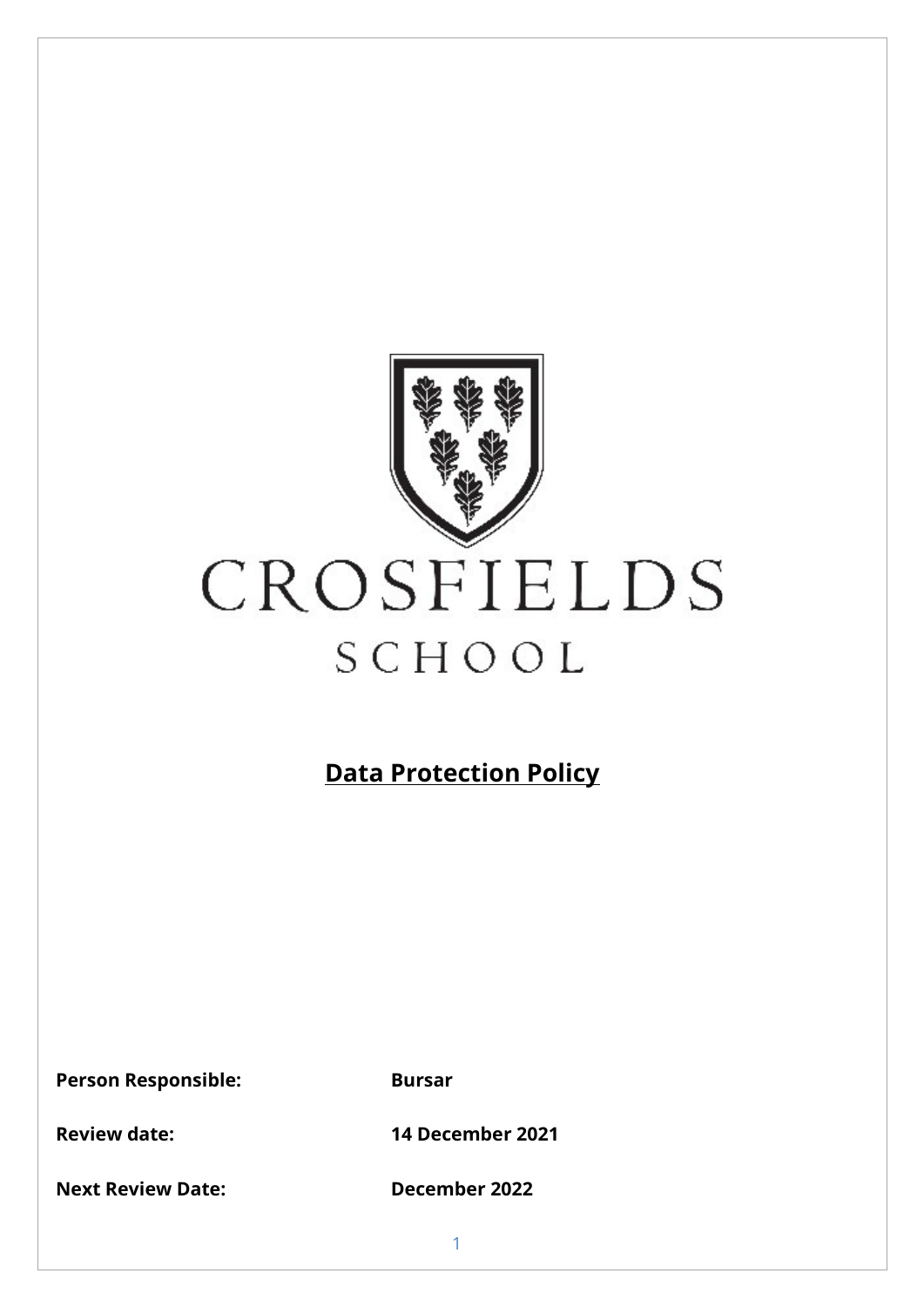# **Contents**

| 10. |  |  |  |  |
|-----|--|--|--|--|
| 11. |  |  |  |  |
| 12. |  |  |  |  |
| 13. |  |  |  |  |
| 14. |  |  |  |  |
| 15. |  |  |  |  |
| 16. |  |  |  |  |
| 17. |  |  |  |  |
| 18. |  |  |  |  |
| 19. |  |  |  |  |
| 20. |  |  |  |  |
|     |  |  |  |  |
|     |  |  |  |  |
|     |  |  |  |  |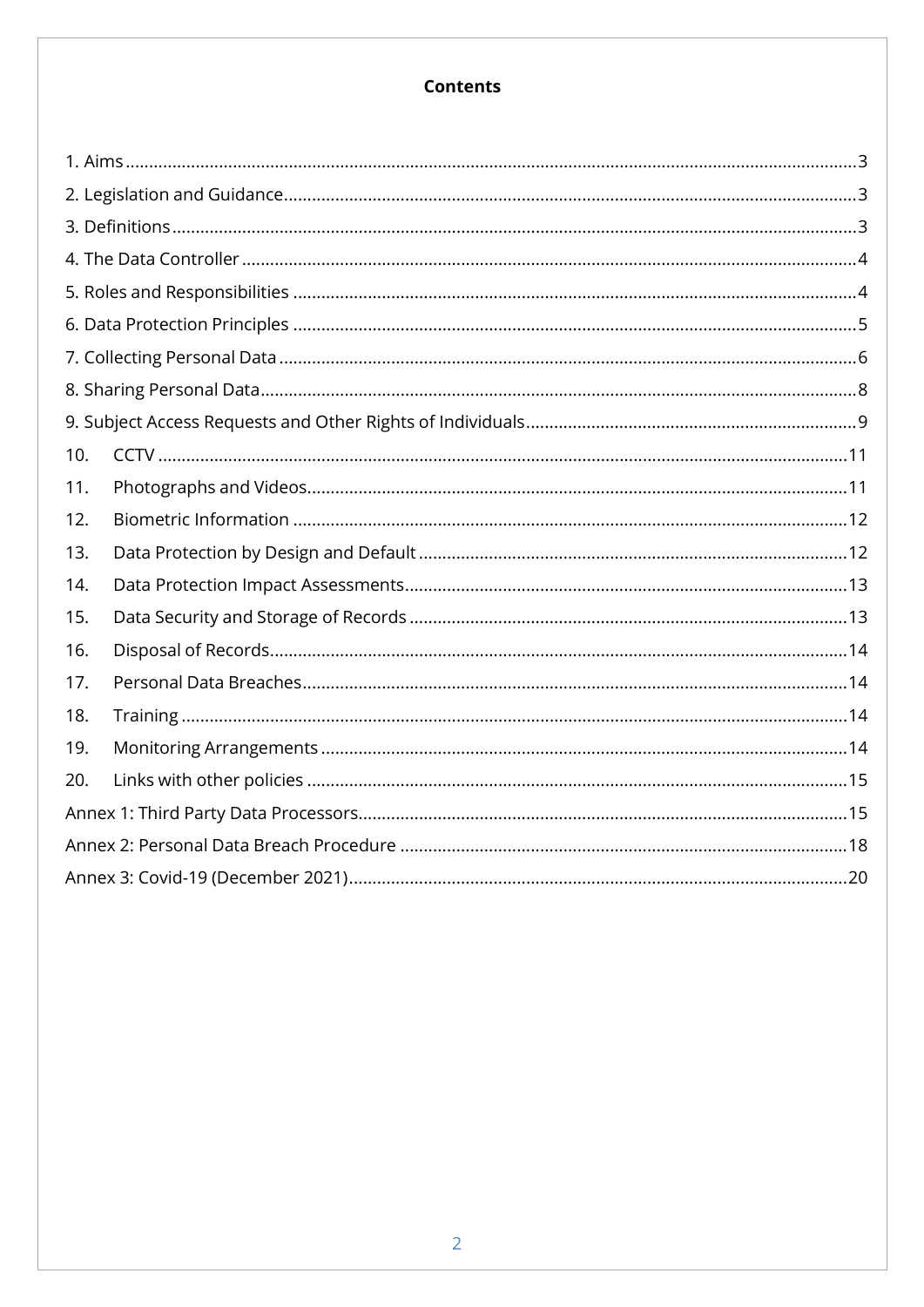## <span id="page-2-0"></span>**1. Aims**

Crosfields School Trust Ltd and Crosfields School Enterprises Ltd, (our 'Group Companies') in this policy are referred to as "we", "us" or Crosfields School ("the School"). We aim to ensure that all personal data collected about staff, pupils, parents, governors, contractors, volunteers, visitors and other individuals is collected, stored and processed in accordance with current data protection legislation. This policy applies to all personal data, regardless of whether it is in paper or electronic format.

This Notice applies to the whole School, including the EYFS.

# <span id="page-2-1"></span>**2. Legislation and Guidance**

This policy meets the requirements of the Data Protection Act 2018. It is based on guidance published by the Information Commissioner's Office (ICO) on the [GDPR, t](https://ico.org.uk/for-organisations/guide-to-the-general-data-protection-regulation-gdpr/)he ICO's [code of practice for subject](https://ico.org.uk/media/for-organisations/documents/2259722/subject-access-code-of-practice.pdf) access [requests](https://ico.org.uk/media/for-organisations/documents/2259722/subject-access-code-of-practice.pdf) and IT asset [disposal for organisations.](https://ico.org.uk/media/for-organisations/documents/1570/it_asset_disposal_for_organisations.pdf)

It also reflects the ICO's code of [practice](https://ico.org.uk/media/for-organisations/documents/1542/cctv-code-of-practice.pdf) for the use of surveillance cameras and personal information.

## <span id="page-2-2"></span>**3. Definitions**

| <b>Term</b>                                | <b>Definition</b>                                                                                                                                                                                                                                                                                      |
|--------------------------------------------|--------------------------------------------------------------------------------------------------------------------------------------------------------------------------------------------------------------------------------------------------------------------------------------------------------|
| <b>Personal Data</b>                       | Any information relating to an identified, or<br>identifiable, individual. For example:<br>Name (including initials)<br>$\bullet$<br>Home address, contact details<br>Pupil records<br>Photos and videos<br>Personal data may exist as an electronic record and<br>as a hard copy (paper or otherwise) |
| <b>Special Categories of Personal Data</b> | Personal data which is more sensitive and so needs<br>more protection. For example:<br>Religious beliefs<br>$\bullet$<br>Ethnicity<br>Sexual orientation<br>Medical history<br>$\bullet$<br><b>Special Educational Needs</b><br>Biometric data                                                         |
| <b>Processing</b>                          | Anything done to personal data, such as collecting,<br>recording, organising, structuring, storing, adapting,<br>altering, retrieving, using, disseminating, erasing or<br>destroying and sharing.<br>Processing can be automated or manual.                                                           |
| <b>Data Subject</b>                        | The identified or identifiable individual whose<br>personal data is held or processed.                                                                                                                                                                                                                 |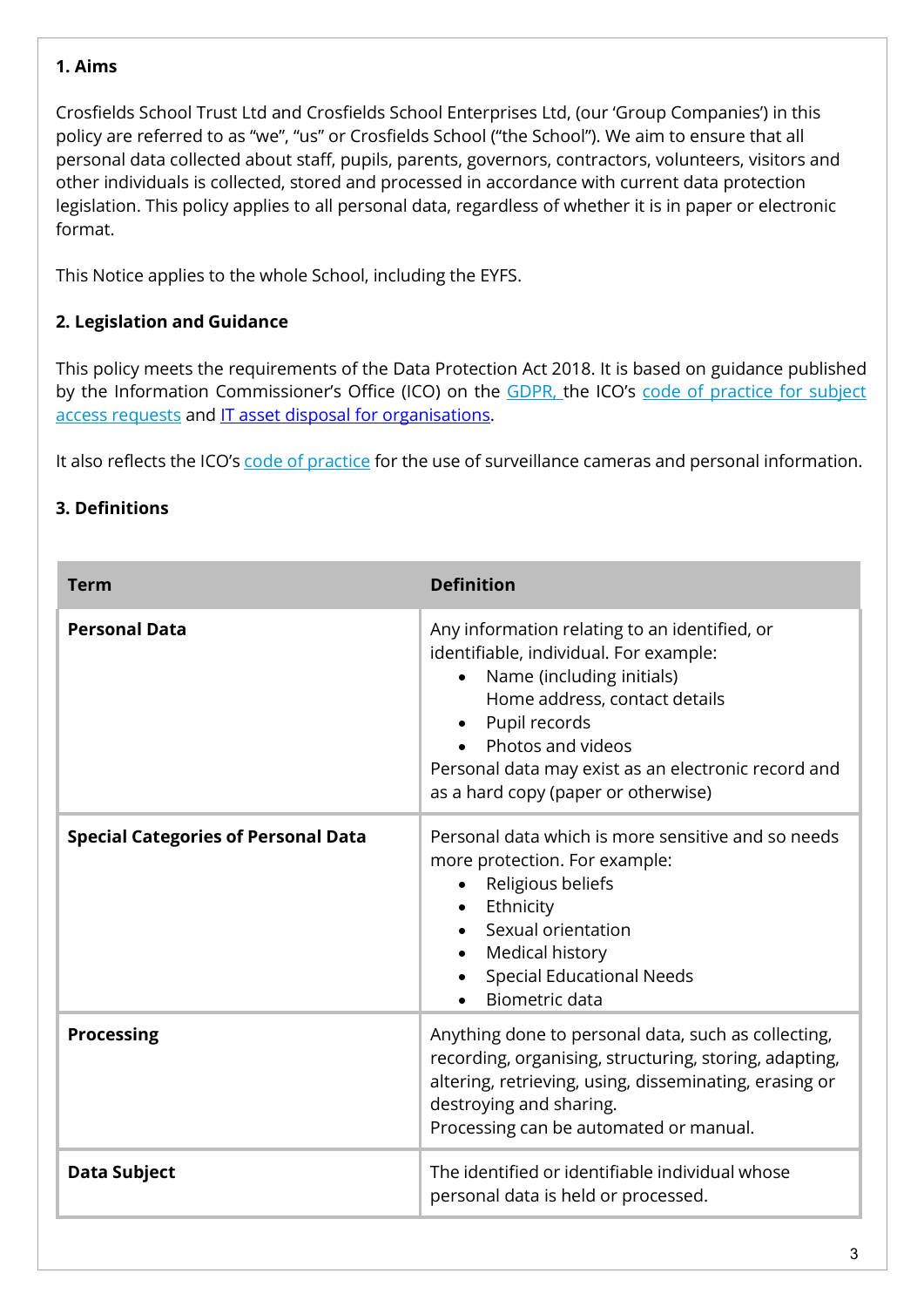| <b>Data Controller</b>      | A person or organisation that determines the<br>purposes and the means of processing of personal<br>data.                                               |
|-----------------------------|---------------------------------------------------------------------------------------------------------------------------------------------------------|
| <b>Data Processor</b>       | A person or other body, other than an employee of<br>the data controller, who processes personal data on<br>behalf of the data controller.              |
| <b>Personal Data Breach</b> | A breach of security leading to the accidental or<br>unlawful destruction, loss, alteration, unauthorised<br>disclosure of, or access to personal data. |
| <b>Third Party</b>          | Any external organization with whom personal data<br>is shared.                                                                                         |

# <span id="page-3-0"></span>**4. The Data Controller**

The School processes personal data relating to parents, pupils, staff, governors, contractors, volunteers, visitors and others, and therefore is a Data Controller. The Bursar has responsibility asthe Privacy Officer on behalf of the School.

## <span id="page-3-1"></span>**5. Roles and Responsibilities**

This policy applies to **all staff** employed by the School, and to external organisations, contractors orindividuals working on our behalf. Staff who do not comply with this policy may face disciplinary action.

## **5.1 Governing Board**

The Governing Board has overall responsibility for ensuring that the School complies with all relevantdata protection obligations.

# **5.2 Primary Data Controller**

The Privacy Officer is responsible for:

- Overseeing the implementation of this policy
- Informing and advising members of staff regarding their obligations to comply with UK GDPR and other related data protection legalisation and guidance
- Monitoring our compliance with data protection law
- Developing related policies and guidelines where applicable
- Acting as the first point of contact for the ICO and for individuals whose data is being processed
- Coordinating a proactive and preventative approach to data protection.
- Calculating and evaluating the risks associated with the school's data processing.
- Having regard to the nature, scope, context, and purposes of all data processing.
- Prioritising and focussing on more risky activities, e.g. where special category data is being processed.
- Promoting a culture of privacy awareness throughout the school community.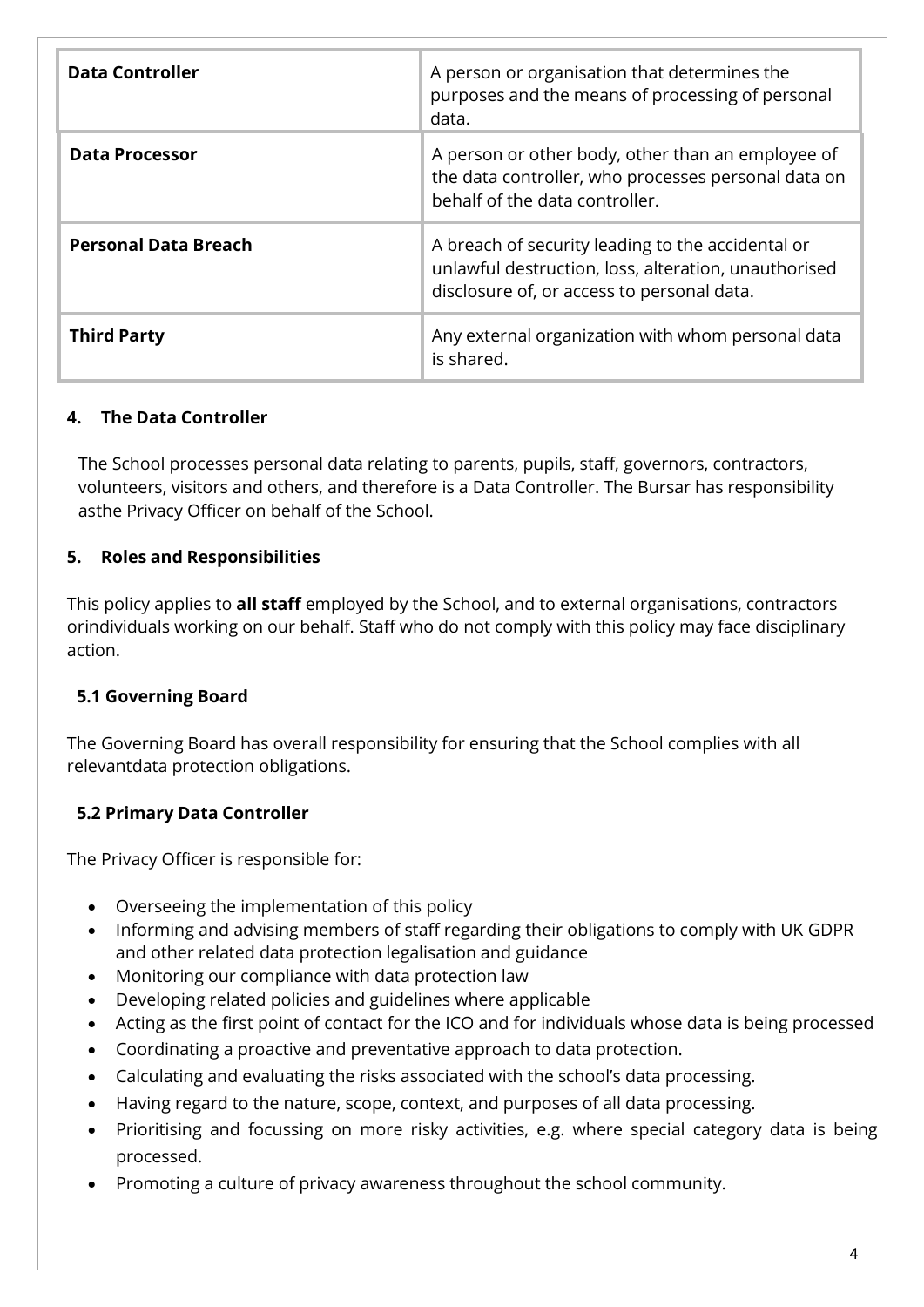• Carrying out ad hoc reviews of data practices to ensure staff understand and are acting in accordance with relevant data protection laws.

The Bursar fulfils this responsibility on a day-to-day basis.

# **5.3 All staff**

Staff are responsible for:

- Collecting, storing and processing any personal data in accordance with this policy
- Informing the School of any changes to their personal data, such as a change of address
- Contacting the Privacy Officer in the following circumstances:
- With any questions about the operation of this policy, data protection law, retaining personal data or keeping personal data secure
- If they have any concerns that this policy is not being followed
- If they are unsure whether or not they have a lawful basis to use personal data in a particular way
- If they wish to share personal data with third parties
- If they need to rely on or capture consent, draft a privacy notice, deal with data protection rights invoked by an individual, or transfer personal data outside the European Economic Area
- If there has been a data breach
- Whenever they are engaging in a new activity that may affect the privacy rights of individuals

# <span id="page-4-0"></span>**6. Data Protection Principles**

The School seeks to address (amongst other things) the following key regulatory principles within thispolicy:

- **Lawfulness, fairness and transparency** in the handling and use of personal data. The School will ensure that we make it clear how we are using personal data, on which "lawful bases" we are processing the information and that we recognise and uphold the rights of the Data Subjects.
- **Limiting the processing of personal data to specified, explicit, and legitimate purposes**. The School shall not use personal data for purposes that are "incompatible" with the purpose for which the data was originally collected.
- **Minimising the collection and storage of personal data** so that we only collect and retain what is adequate, relevant and limited for the intended purpose of processing.
- **Ensuring the accuracy** of personal data, and where necessary keeping it up to date, and enabling it to be erased or rectified withoutdelay.
- **Limiting the storage of personal data**. The School will ensure that we retain personal data only as long as necessary to achieve the purposes for which it was collected.
- **Ensuring security, integrity, and confidentiality of personal data**. The School employs appropriate technical and organisational security measures to keep personal data secure.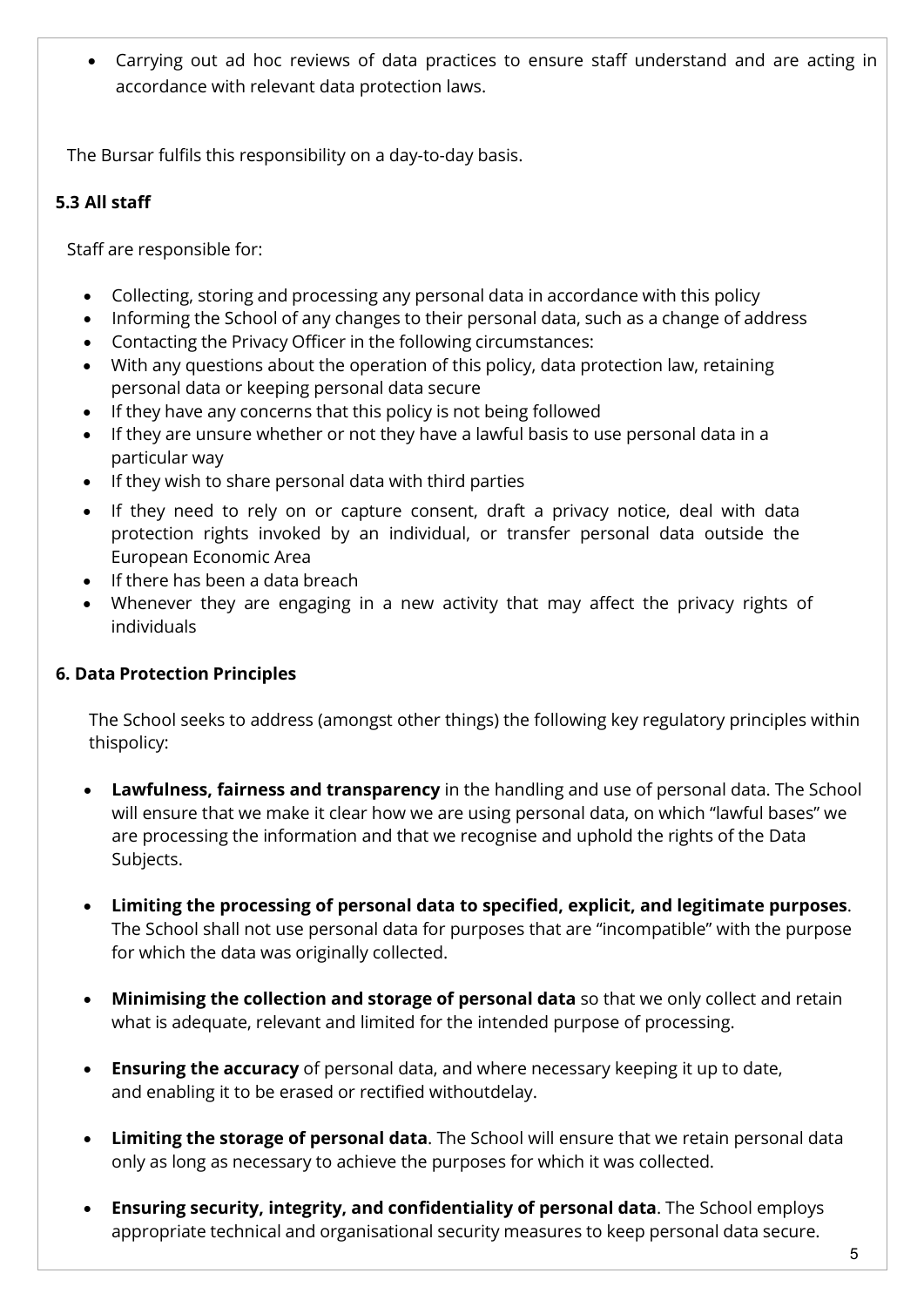# <span id="page-5-0"></span>**7. Collecting Personal Data**

# **7.1 Processing**

The School processes information in order to fulfil our contractual obligations to provide educational services, safeguard and promote the welfare of its pupils, promote the objects and interests of the School, facilitate the efficient operation of the School and ensure that all relevant legal obligations of the School are complied with.

The School may process different types of information about staff, pupils, parents, governors, contractors, volunteers, visitors and other individuals for the purposes set out above. That information may include (but is not limited to):

- Personal details such as home address, contact details, date of birth and next of kin
- Identification documents
- Pupils' performance at School, including assessments, reports, examination reports, disciplinerecord, attendance information
- Special educational needs
- Medical records and information, including details of any illnesses, allergies or other medicalconditions suffered by a child
- Safeguarding information
- Details of any support received, including learning support, therapists, counselling, care plansand support providers
- Sensitive personal data such as religious beliefs
- Images of pupils and staff (and occasionally other individuals) engaging in School activities
- Bank details and National Insurance Number
- Performance Development Records
- CCTV images for security purposes

# **7.2 Lawfulness, Fairness and Transparency**

We will only process personal data where we have one of 6 'lawful bases' (legal reasons) to do sounder data protection law:

- The data needs to be processed so that the School can **fulfil a contract** with the individual, or to enter into a contract
- The data needs to be processed so that the School can **comply with a legal obligation**
- The data needs to be processed to ensure the **vital interests** of the individual e.g. to protect someone's life
- The data needs to be processed for the **legitimate interests** of the School or a third party (provided the individual's rights and freedoms are not overridden)
- The individual (or their parent/guardian when appropriate in the case of a pupil) has freely given clear **consent**

For special categories of personal data, we will also meet one of the special category conditions forprocessing which are set out in the GDPR and Data Protection Act (2018).

Whenever we initially collect personal data directly from individuals, we will provide them with therelevant information required by data protection law in the form of a Privacy Notice to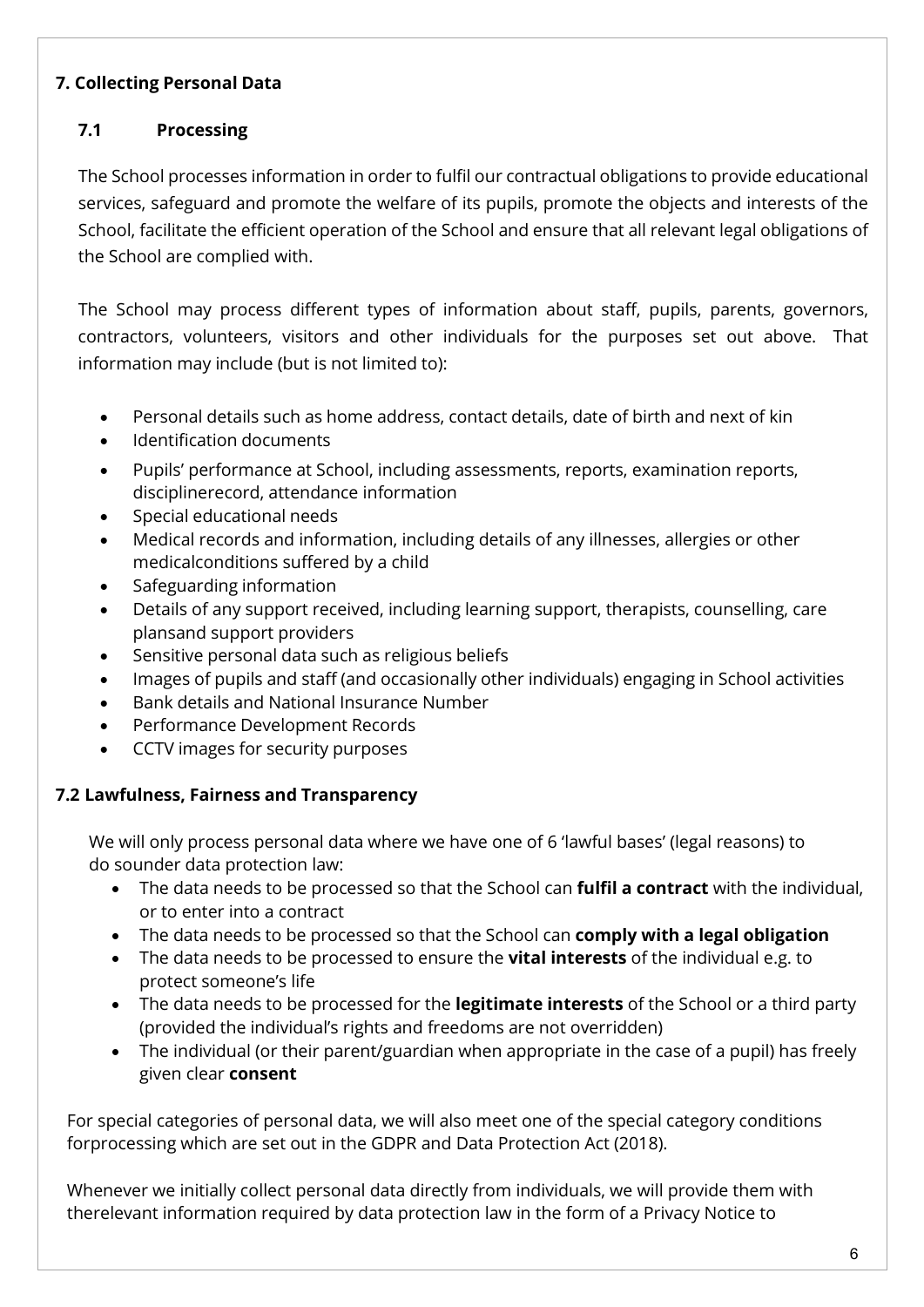### include:

- Notice that the personal data is being processed.
- Why the personal data is being processed.
- What the lawful basis is for that processing.
- Whether the personal data will be shared, and if so, with whom.
- The existence of the data subject's rights in relation to the processing of that personal data.
- The right of the data subject to raise a complaint with the ICO in relation to any processing.

The privacy notices supplied to individuals, including children, in regard to the processing of their personal data will be written in clear, plain, age-appropriate language which is concise, transparent, easily accessible and free of charge.

Personal data (including sensitive personal data, where appropriate) is processed by the School inorder to:

- administer admissions
- support pupils' teaching and learning;
- monitor and report on pupil progress;
- provide appropriate pastoral care and safeguarding
- communicate with individuals with links to the School
- where appropriate, promote the School to prospective pupils (including through the School's prospectus, website and social media applications);
- other reasonable purposes relating to the operation of the School including to obtain appropriate professional advice and insurance for the School.
- carry out obligations under employment, social security or social protection law, or a collective agreement
- process payroll
- Support members of staff in respect of preventative or occupational medicine, for assessing the working capacity of the employee, medical diagnosis or the provision of health or social care
- facilitate safe recruitment, as part of our safeguarding obligations towards pupils
- support effective performance management inform our recruitment and retention policies
- allow better financial modelling and planning

# **7.3 Limitation, Minimisation and Accuracy**

We will only collect personal data for specified, explicit and legitimate reasons. If we want to usepersonal data for reasons other than those given when we first obtained it, we will inform the individuals concerned before we do so.

Staff must only process personal data where it is necessary in order to do their jobs. When staff nolonger need the personal data they hold, they must ensure it is deleted or anonymised. This will bedone in accordance with the School's Data Protection – Good Practice Guidelines.

# **7.4 Consent**

Consent must be a positive indication expressly confirmed in words. It cannot be inferred from silence, inactivity, a positive action without words or pre-ticked boxes. Consent will only be accepted where it is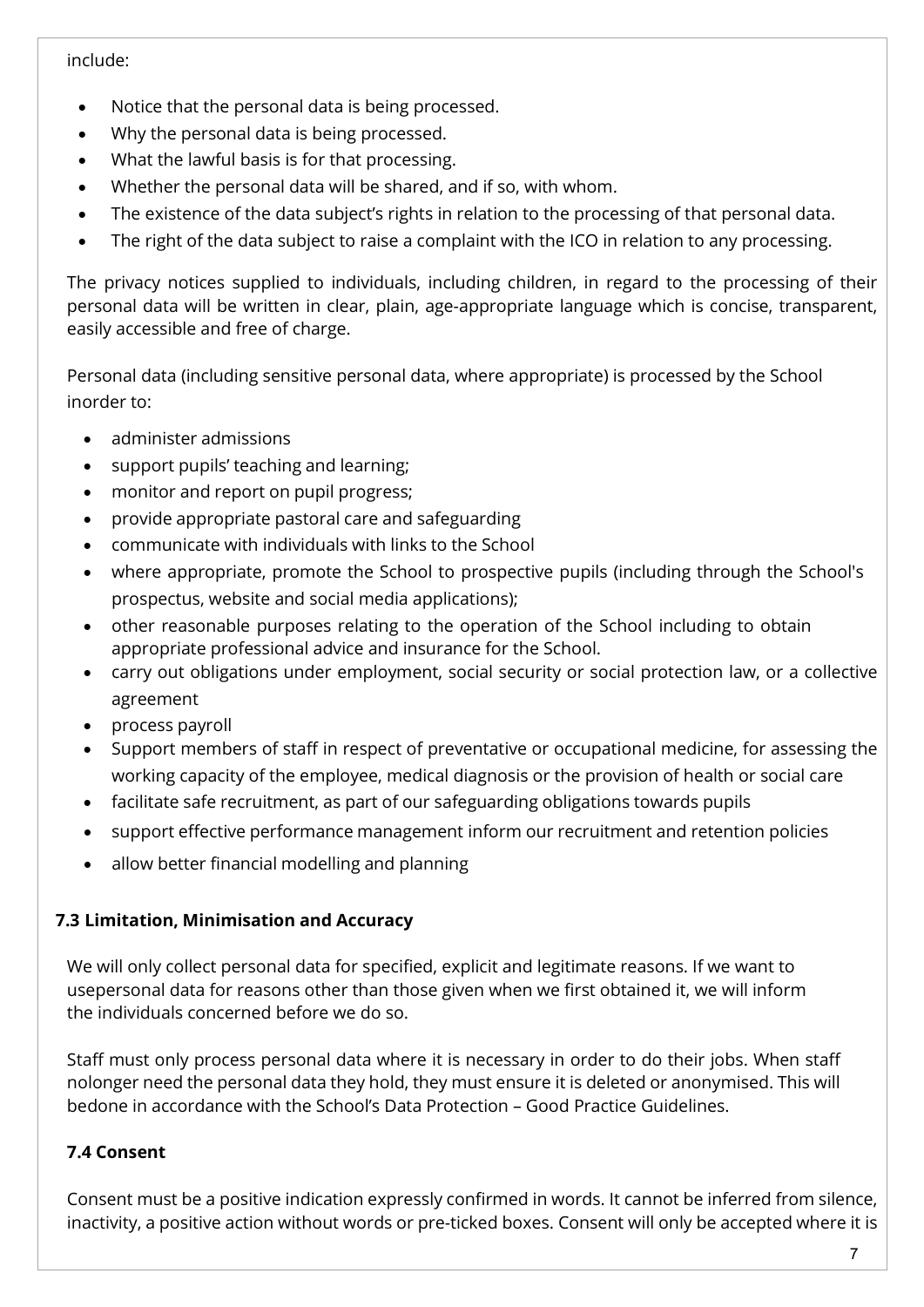freely given, specific, informed and an unambiguous indication of the individual's wishes. Consent can be withdrawn by the individual at any time.

The school ensures that consent mechanisms meet the standards of the UK GDPR. Where the standard of consent cannot be met, an alternative legal basis for processing the data must be found, or the processing must cease.

Where the school opts to provide an online service directly to a child, the child is aged 13 or over, and the consent meets the requirements outlined above, the school obtains consent directly from that child; otherwise, consent is obtained from whoever holds parental responsibility for the child, except where the processing is related to preventative or counselling services offered directly to children. In all other instances with regards to obtaining consent, an appropriate age of consent is considered by the school on a case-by-case basis, taking into account the requirements outlined above.

# <span id="page-7-0"></span>**8. Sharing Personal Data**

During the course of our daily activities the School will frequently engage with third party organisations and may need to share personal data with them. A list of the third parties, with whom the School regularly shares data is available within Annex 1. The individuals concerned will be informed when the School shares personal data with third parties not on this list. The School will seekto ensure any third party upholds the principles of Data Protection as laid out in this document.

Personal data may be shared with a third party where:

- there is an issue with a pupil or parent/guardian that puts the safety of a pupil or our staff at risk
- we need to liaise with other agencies
- to enable the relevant authorities to monitor the School's performance i.e. IndependentSchools Inspectorate;
- to compile statistical information (normally used on an anonymous basis);
- to safeguard pupils' welfare and provide appropriate pastoral (and where relevant, medical and dental) care for pupils;
- where specifically requested by pupils and/or their parents or guardians;
- to enable pupils to take part in national and other assessments and to monitor pupils' progress and educational needs;
- where necessary in connection with learning and extra-curricular activities undertaken by pupils e.g. educational visits, peripatetic teachers, residential trip providers, extra- curricular providers;
- to obtain appropriate professional advice
- where a reference or other information about a pupil or ex-pupil is requested byanother educational establishment or employer to whom they have applied;
- in support of our marketing activities;
- our suppliers or contractors need data to enable us to provide services to our staff and pupils – for example, IT support.
- the use by the School of online academic and educational services
- the use by the School of cloud IT services such as delivery of remote learning, email and file storage for staff and pupils

We will also share personal data with law enforcement and government bodies where we are legally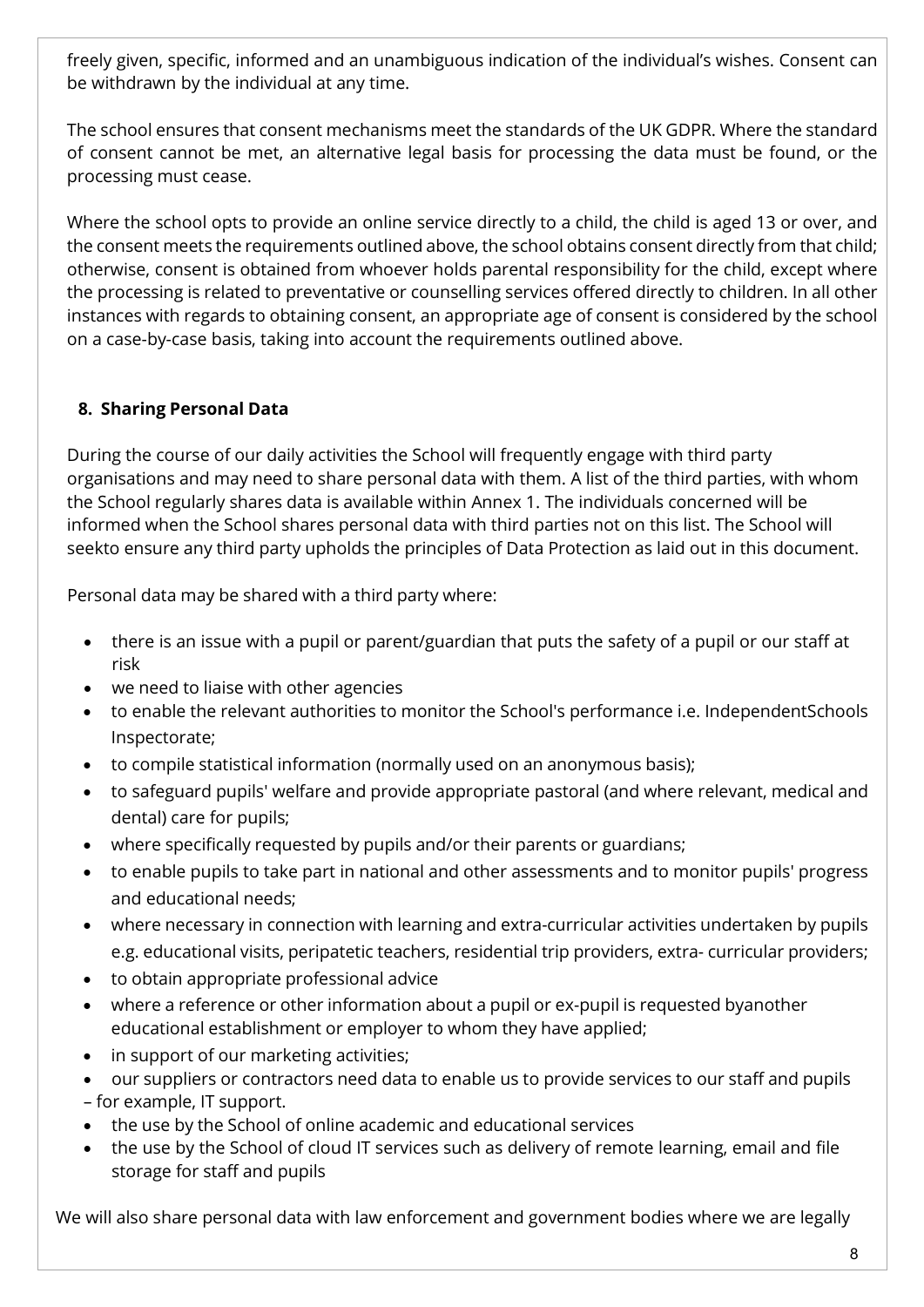required to do so, including for:

- The prevention or detection of crime and/or fraud
- The apprehension or prosecution of offenders
- The assessment or collection of tax owed to HMRC
- In connection with legal proceedings
- Where the disclosure is required to satisfy our safeguarding obligations
- Research and statistical purposes, as long as personal data is sufficiently anonymised, or consent has been provided
- See also Annex 3 with regard to Covid-19

We may also share personal data with emergency services and local authorities to help them to respond to an emergency situation that affects any of our pupils or staff.

We will only transfer personal data to a country or territory outside the European Economic Area if we are satisfied the third party(s) involved will only process the data in accordance with data protection law.

The school understands that the UK GDPR does not prevent or limit the sharing of information for the purposes of keeping children safe.

# <span id="page-8-0"></span>**9. Subject Access Requests and Other Rights of Individuals**

# **9.1. Subject Access Requests**

Individuals have a right to make a 'Subject Access Request' to gain access to personal information that the School holds about them. This includes:

- Confirmation that their personal data is being processed
- Access to a copy of the data
- The purposes of the data processing
- The categories of personal data concerned
- Who the data has been, or will be, shared with
- How long the data will be stored for, or if this isn't possible, the criteria used to determine this period
- The source of the data, if not the individual
- Whether any automated decision-making is being applied to their data, and what the significance and consequences of this might be for the individual

Subject Access Requests must be submitted in writing, either by letter or, email [privacy@crosfields.com](mailto:privacy@crosfields.com) to the Privacy Officer. They should include:

- Name of individual
- Correspondence address
- Contact number and email address
- Details of the information requested

# **9.2. Children and Subject Access Requests**

Personal data about a child belongs to that child, and not the child's parents or guardians. For a parent or guardian to make a Subject Access Request with respect to their child, the child must either be unable to understand their rights and the implications of a Subject Access Request or have given their consent.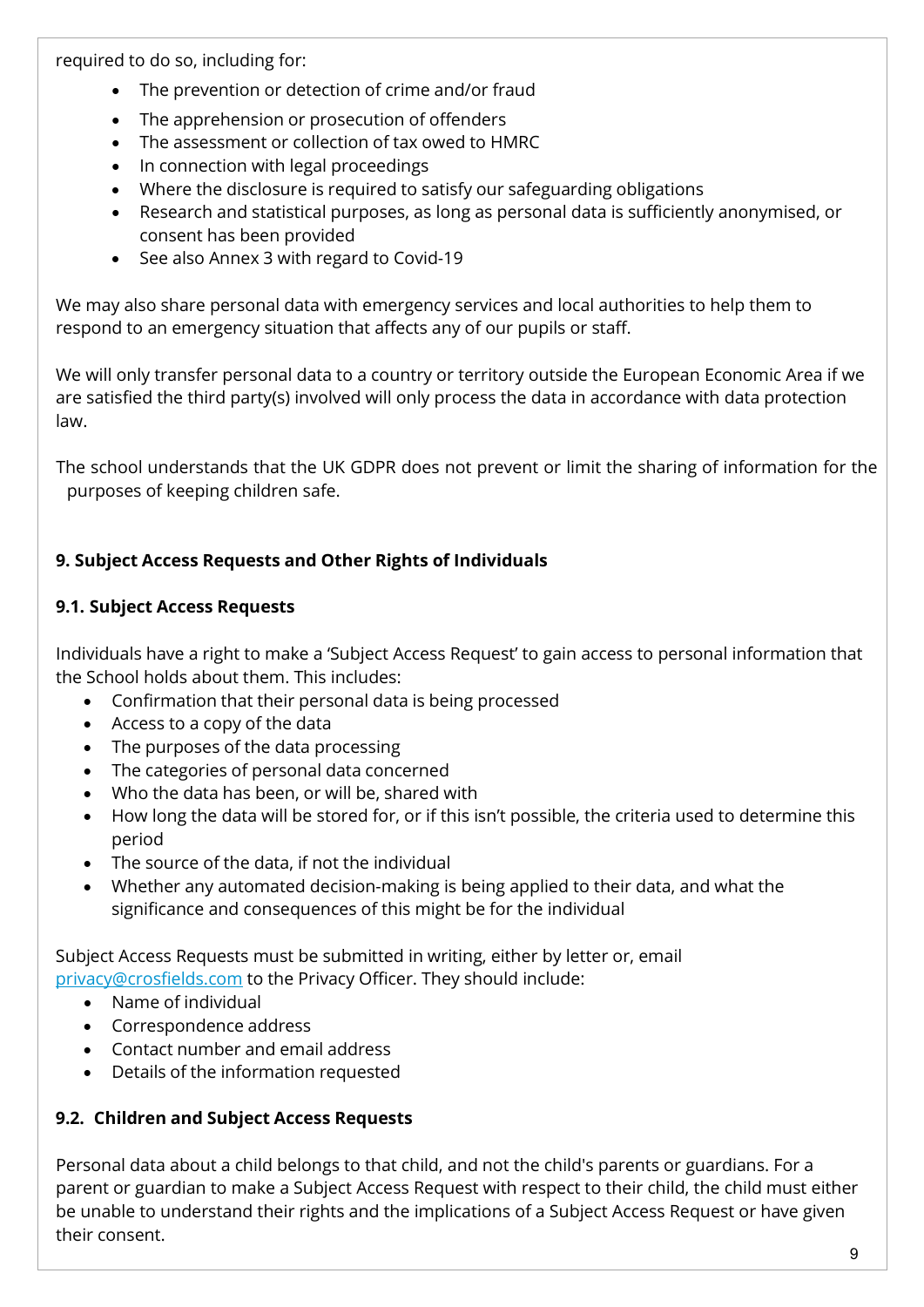Children below the age of 13 are generally not regarded to be mature enough to understand their rights and the implications of a Subject Access Request. Therefore, most Subject Access Requests from parents or guardians of pupils at the School may be granted without the express permission of the pupil. Children aged 13 and above may be mature enough to understand their rights and the implications of a Subject Access Request and therefore, a Subject Access Request from parents or

guardians may require additional permission from the pupil. This is not a rule and a pupil's ability to understand their rights will always be judged on a case-by-case basis.

# **9.3. Responding to Subject Access Requests**

When responding to requests, we:

- Will take appropriate steps to confirm the identity of the person making the request
- Will respond without delay and within 1 month of receipt of the request. Should the corresponding date on the following month fall on a weekend or public holiday, the final date will be the next working day.
- Will provide the information free of charge
- May tell the individual we will comply within 3 months of receipt of the request, where a request is complex or numerous. We will inform the individual of this within 1 month, and explain why the extension is necessary and that they may seek redress with the Information Commissioner's Office if they feel this extension is not warranted

We will not disclose information if it:

- Might cause serious harm to the physical or mental health of the pupil or another individual
- Would reveal that the child is at risk of abuse, where the disclosure of that information would not be in the child's best interests
- Is contained in adoption or parental order records
- Is given to a court in proceedings concerning the child

If the request is unfounded or excessive, we may refuse to act on it, or charge a reasonable fee which takes into account administrative costs.

A request will be deemed to be unfounded or excessive if it is repetitive or asks for further copies of the same information.

When we refuse a request, we will tell the individual why, and tell them they have the right to complain to the ICO.

The school will ensure that information released in response to a Subject Access Request does not disclose personal data of another individual. If responding to the Subject Access Request in the usual way would disclose such data, the school will:

- Omit certain elements from the response if another individual's personal data would be disclosed otherwise.
- Reject requests that cannot be fulfilled without disclosing another individual's personal data, unless that individual consents or it is reasonable to comply without consent.
- Explain to the individual who made the Subject Access Request why their request could not be responded to in full.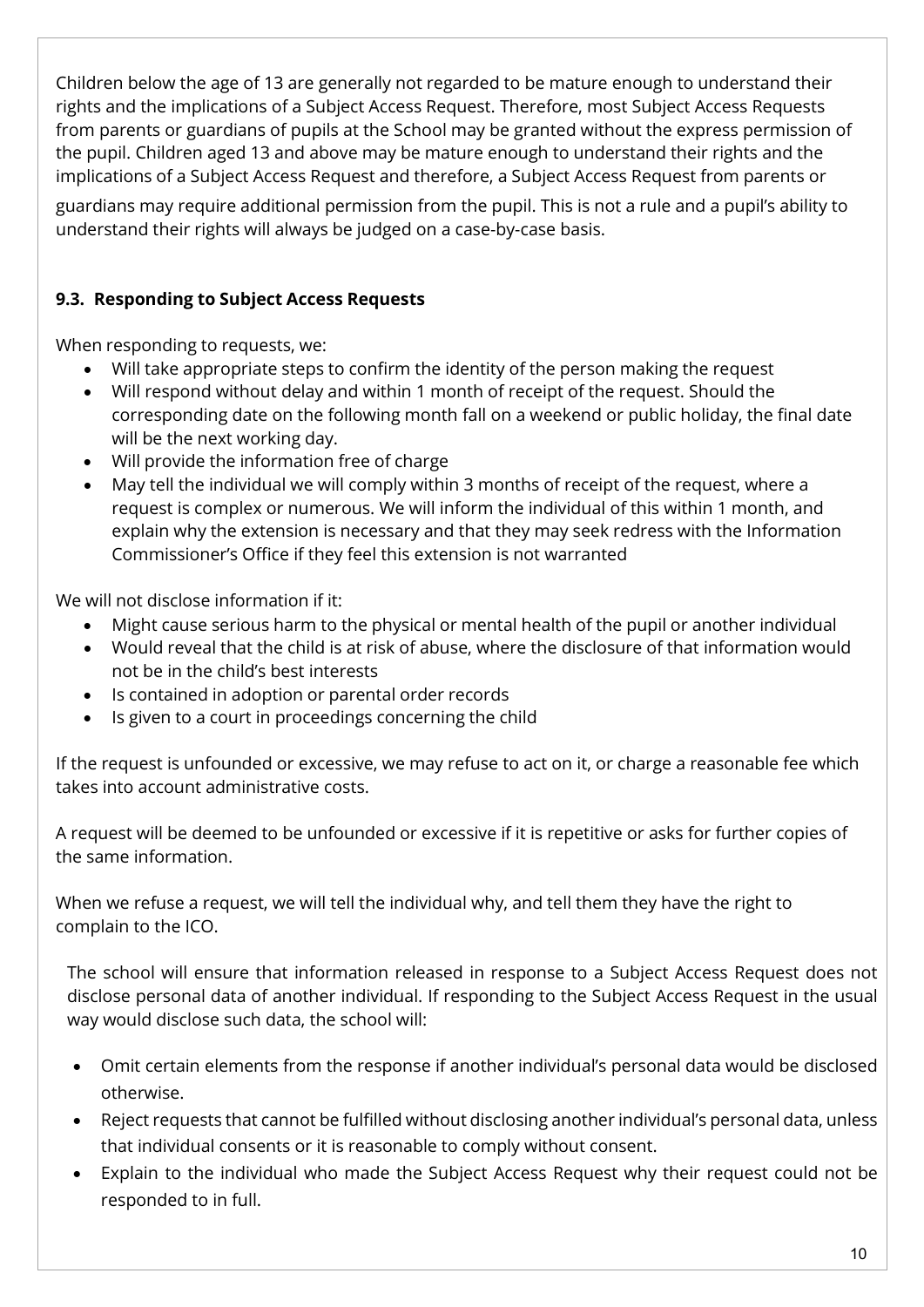In the event that a large quantity of information is being processed about an individual, the school will ask the individual to specify the information the request is in relation to – the time limit for responding to the request will be paused until clarification from the individual is received.

# **9.4. Other Data Protection Rights of The Individual**

In addition to the right to make a Subject Access Request (see above), and to receive information when we are collecting their data about how we use and process it (see section 7), individuals also have the right to:

- Request rectification of any data that is inaccurate or incomplete
- Have their personal data erased and to prevent further processing if:
	- It is no longer required for the purposes for which it was collected
	- Consent is withdrawn
	- There is an opposition to the processing and no superseding legitimate interest
	- The personal data is being unlawfully processed
	- The personal data must be removed in order to comply with a legal obligation
- Request a restriction of further processing of personal data
- Object to processing on specific grounds
- Obtain and reuse their personal data for their own purposes across different services.

Individuals should submit any request to exercise these rights to the Bursar. If staff receive such a request, they must immediately forward it to the Bursar.

Where it is not possible to comply with such requests, the data subject will be informed of the reason for this decision.

# <span id="page-10-0"></span>**10. CCTV**

We use CCTV in various locations around the School site to ensure it remains safe. We will adhere to the ICO's [code of practice](https://ico.org.uk/media/for-organisations/documents/1542/cctv-code-of-practice.pdf) for the use of CCTV.

We do not need to ask individuals' permission to use CCTV, but we make it clear where individuals are being recorded. Security cameras are clearly visible and accompanied by prominent signs explaining that CCTV is in use.

Any enquiries about the CCTV system should be directed to the Estates Manager.

# <span id="page-10-1"></span>**11. Photographs and Videos**

As part of the School activities, we may take photographs and record images of individuals within the School.

We will obtain written consent from parents/guardians for photographs and videos to be taken of their child and from staff for communication, marketing and promotional materials on enrolment and at intervals not exceeding three years thereafter an annual basis.

Uses may include: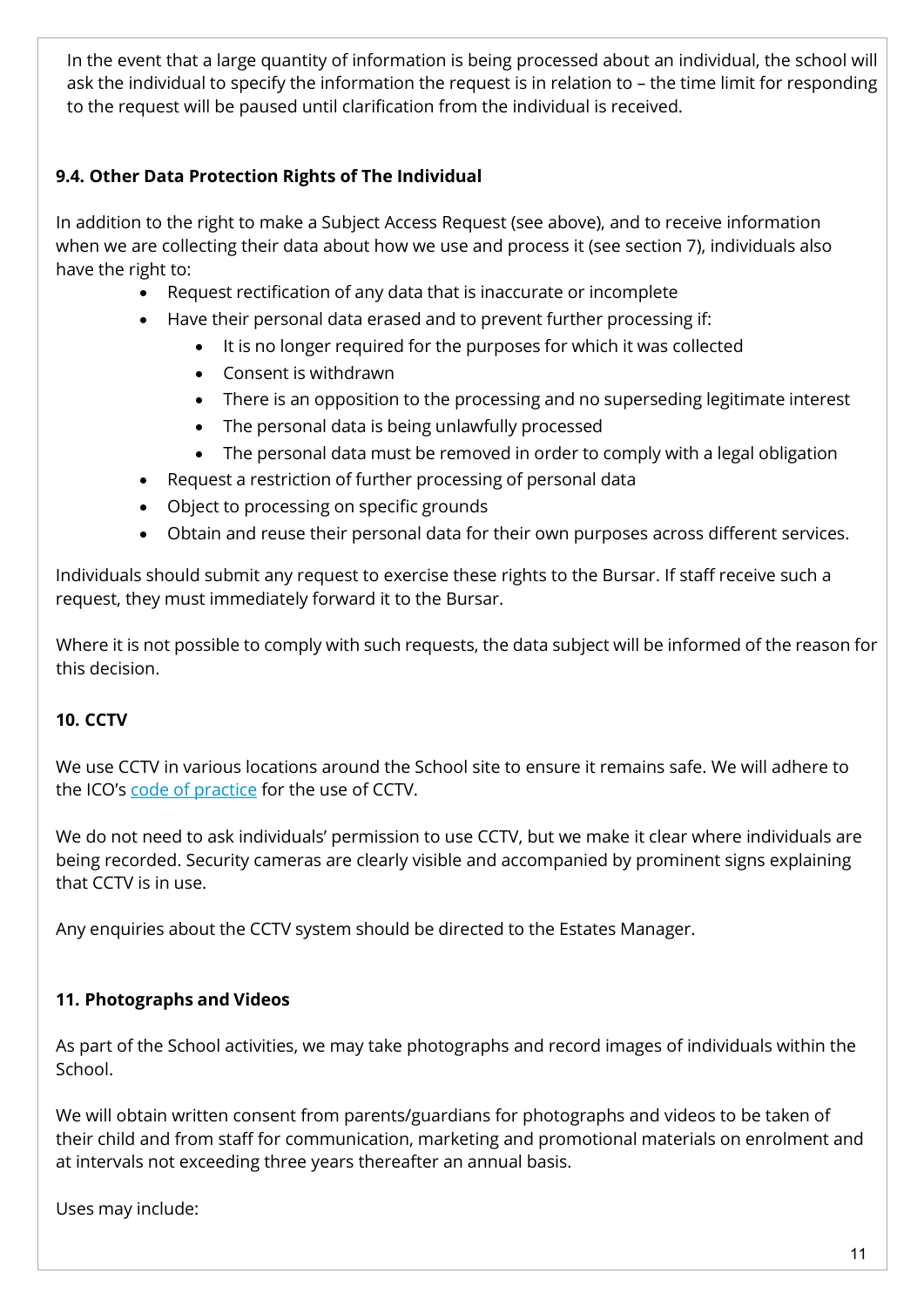- Within School on notice boards and in School magazines, brochures, newsletters, etc.
- Outside of School by external agencies such as the School photographer, prospectus, newspapers, campaigns
- Online on the School website, intranet or social media pages including Facebook, Twitter, Instagram, Flikr.

Consent will be sought for each specific use and can be refused or withdrawn at any time. If consent is withdrawn, we will delete the photograph or video from all locations and not distribute it further.

When using photographs and videos in this way we will not accompany them with any other personal information about the child, to ensure they cannot be identified, unless specific consent is provided.

See our Photography Policy for more information on our use of photographs and videos.

We may also record "Teams" sessions for safeguarding and record keeping purposes. These files will not be used for any promotional purposes and will be removed after 28 days.

# <span id="page-11-0"></span>**12. Biometric Information**

We may wish to use biometric information about members of staff, Senior School pupils and regular visitors as part of an automated biometric recognition system. Biometric information is information about a person's physical or behavioural characteristics that can be used to identify him / her. We will use fingerprints for security/access control and payment systems.

We will notify each parent of the pupil and obtain the written consent of at least one parent and the pupil (Senior School only) before we can use that pupil's biometric information. Members of staff and regular visitors will also have to provide written consent for the use of their biometric information. We will provide a separate biometric information notice.

The law places specific requirements on the School when it uses biometric information. For example:

- We cannot use the information for any purposes other than those described above;
- We must ensure that the information is stored securely;
- We must tell those people for whom we hold biometric information, what we intend to do with the information;
- We will not disclose the biometric information to a third party unless permitted by law. We may however share the information with Suprema Inc. and Kappture (Advanced IT Ltd) [• insert details of the supplier of the School's biometric system] for the proper use of the automated biometric recognition system.

# <span id="page-11-1"></span>**13. Data Protection by Design and Default**

We will put measures in place to show that we have integrated data protection into all of our data processing activities, including:

- Only processing personal data that is necessary for each specific purpose of processing, and always in line with the data protection principles set out in relevant data protection law (see section 6)
- Considering data protection issues as part of the design and implementation of systems, services and practices.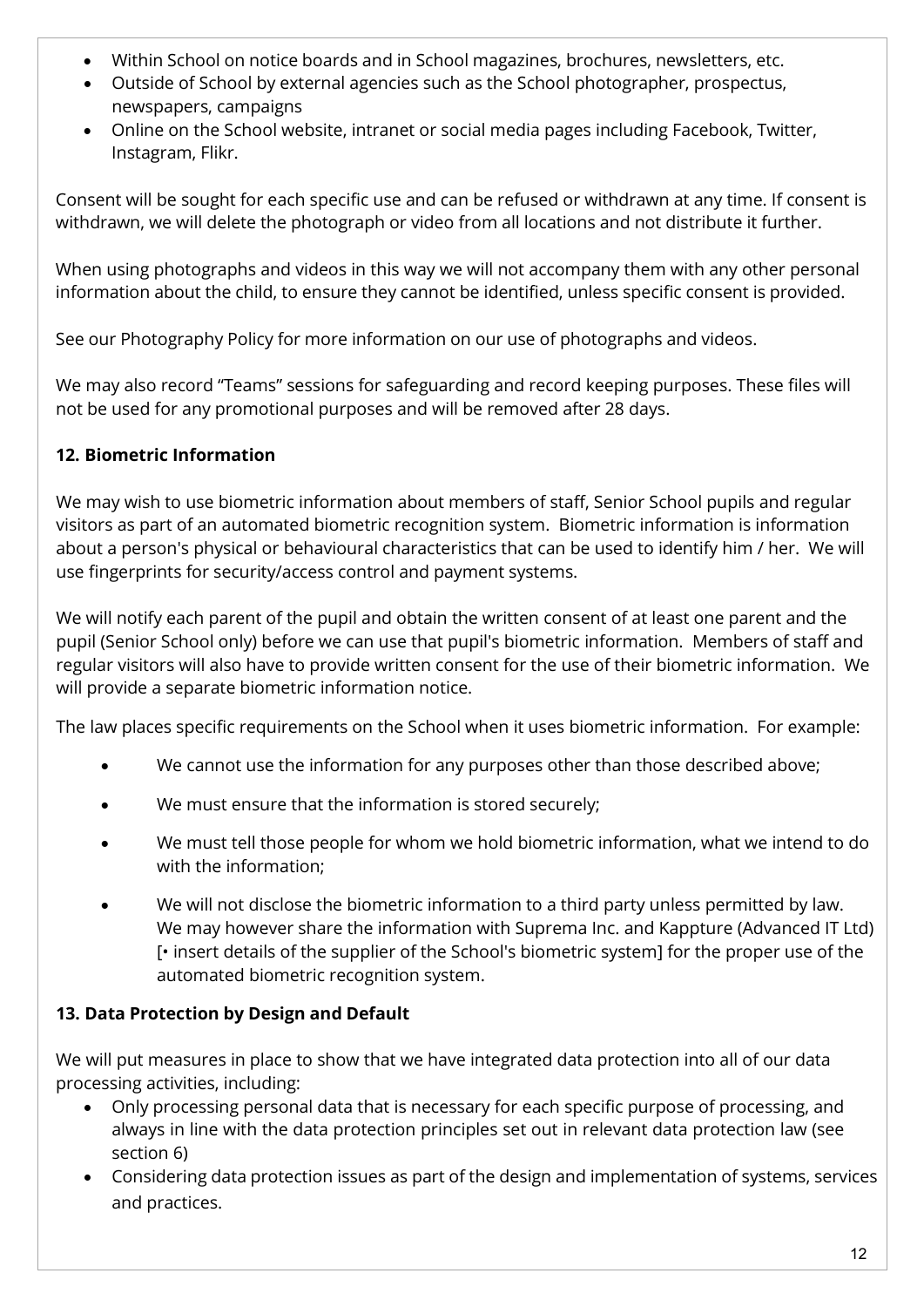- Making data protection an essential component of the core functionality of processing systems and services.
- Automatically protecting personal data in school ICT systems.
- Implementing technical measures within the school network and ICT systems to ensure data is kept secure.
- Ensuring that documents are written in plain language so individuals can easily understand what is being done with personal data.
- Completing Data Protection Impact Assessments where the School's processing of personal data presents a high risk to rights and freedoms of individuals, and when introducing new technologies
- Integrating data protection guidance and policy into internal documents including this policy, any related policies and privacy notices
- Regularly training members of staff on data protection law, this policy, any related policies and any other data protection matters; we will also keep records of attendance
- Regularly conducting reviews and audits to test our privacy measures and make sure we are compliant
- Maintaining records of our processing activities, including:
- For the benefit of data subjects, making available the name and contact details of theSchool and all information we are required to share about how we use and process their personal data (via our privacy notices)
- For all personal data that we hold, maintaining an internal record of the type of data, data subject, how and why we are using the data, any third-party recipients, how and why we are storing the data, retention periods and how we are keeping the data secure

# <span id="page-12-0"></span>**14. Data Protection Impact Assessments**

DPIAs will be used in certain circumstances to identify the most effective method of complying with the school's data protection obligations and meeting individuals' expectations of privacy. DPIAs will allow the school to identify and resolve problems at an early stage, thus reducing associated costs and preventing damage from being caused to the school's reputation which might otherwise occur. A DPIA will be carried out when using new technologies or when the processing is likely to result in a high risk to the rights and freedoms of individuals, and will be used for more than one project, where necessary.

High risk processing includes, but is not limited to, the following:

- Systematic and extensive processing activities, such as profiling
- Large scale processing of special categories of data or personal data which is in relation to criminal convictions or offences
- The use of CCTV or biometric data.

The school will ensure that all DPIAs include the following information:

- A description of the processing operations and the purposes
- An assessment of the necessity and proportionality of the processing in relation to the purpose
- An outline of the risks to individuals
- The measures implemented in order to address risk

# <span id="page-12-1"></span>**15. Data Security and Storage of Records**

We will protect personal data and keep it safe from unauthorised or unlawful access, alteration,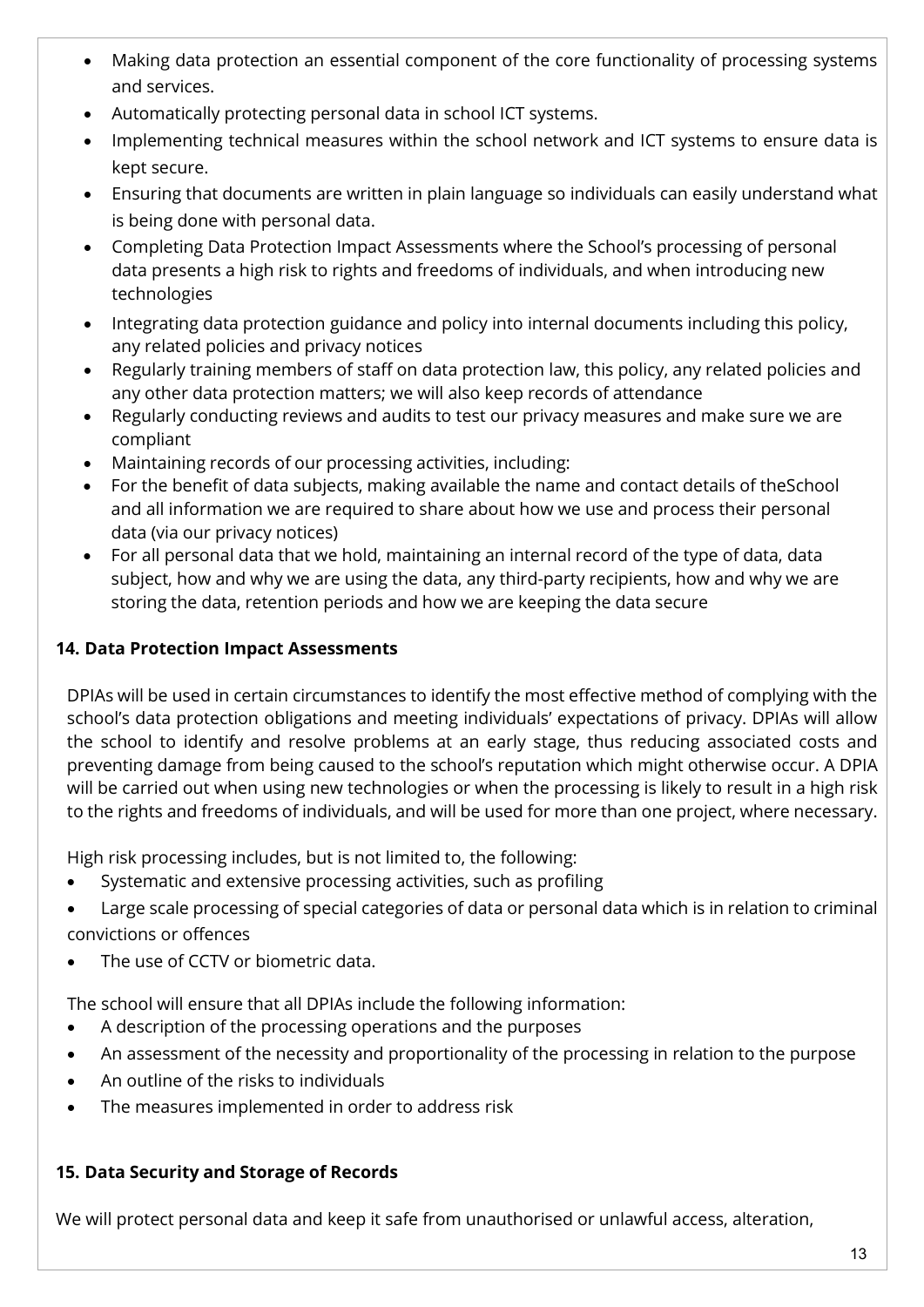processing or disclosure, and against accidental or unlawful loss, destruction or damage. In particular:

- Paper-based records that contain personal data are kept under lock and key when not in use
- Papers containing confidential personal data must not be left on office and classroom desks, on staffroom tables, pinned to notice/display boards, or left anywhere else where there is general access
- Passwords that are at least 8 characters long containing letters, special characters and numbers are used to access School computers and laptops. Staff are required to change their passwords on a termly basis.
- Personal information may only be stored on School devices or within an @crosfields.com Office 365 account. Staff and governors may access cloud-based services from their personal devices and are expected to follow the same security procedures as for School-owned equipment.
- Two Factor Authentication is in place for access to office 365 services and iSAMS.
- Where we need to share personal data with a third party, we carry out due diligence and take reasonable steps to ensure it is stored securely and adequately protected (see section 8)

# <span id="page-13-0"></span>**16. Disposal of Records**

Personal data that is no longer needed will be disposed of securely. Personal data that has become inaccurate or out of date will also be disposed of securely, where we cannot or do not need to rectify or update it. For example, we will shred paper-based records, and overwrite or delete electronic files. We have large secure bins to collect paper-based records for secure disposal by a third party on the School's behalf. We require the third party to provide sufficient guarantees that it complies with data protection law.

# <span id="page-13-1"></span>**17. Personal Data Breaches**

The term 'personal data breach' refers to a breach of security which has led to the destruction, loss, alteration, unauthorised disclosure of, or access to, personal data. The Bursar will ensure that all staff members are made aware of, and understand, what constitutes a data breach as part of their training.

The School will make all reasonable endeavours to minimise the risk of personal data breaches. Where the school faces a data security incident, the Bursar will coordinate an effort to establish whether a personal data breach has occurred, assess the significance of any breach, and take prompt and appropriate steps to address it. We will follow the procedure set out in Annex 2.When appropriate, we will report the data breach to the ICO within 72 hours.

# <span id="page-13-2"></span>**18. Training**

All staff and governors are provided with data protection training as part of their induction process.

Data protection will also form part of continuing professional development, where changes to legislation, guidance or the School's processes make it necessary.

# <span id="page-13-3"></span>**19. Monitoring Arrangements**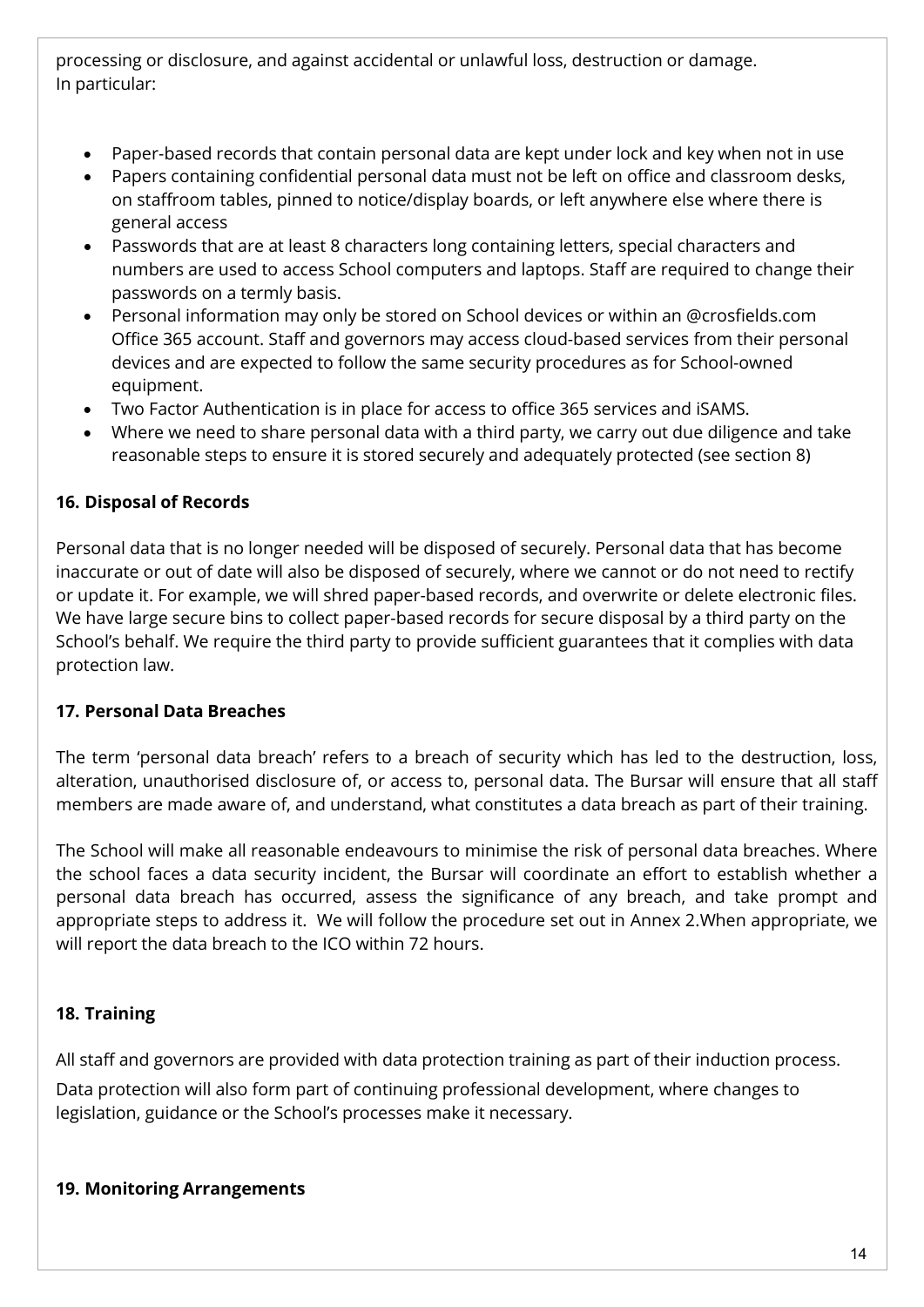This policy will be reviewed and updated every 2 years or sooner if legalisation or guidance changes.

### <span id="page-14-0"></span>**20. Links with other policies**

This data protection policy is linked to our:

Admissions Policy Anti-Bullying & Pastoral Care Policy Emergency Evacuation Policy Safeguarding & Child Protection Policy Data Protection – Good Practice Guide including Retention of Records Equal Opportunities Policy First Aid Policy H&S Policy Induction Policy IT Network AUP Policy Recruitment Policy Registration Policy Security Policy including CCTV SEND Policy Photography Policy

#### <span id="page-14-1"></span>**Annex 1: Third Party Data Processors**

Following is a list of third-party companies and organisations with whom the School regularly shares personal data:

Active Learn Ava Aware BOFA **HSE** IAPS ISA Junior Language Challenge **Quizlet** SeeSaw **TES** Think Tank UKVI Aegon Limited AIG Andrew Clein Design AR Reading Assurity Consulting Atlantic Data Ltd AXA PPPHealthcare Barclays Bank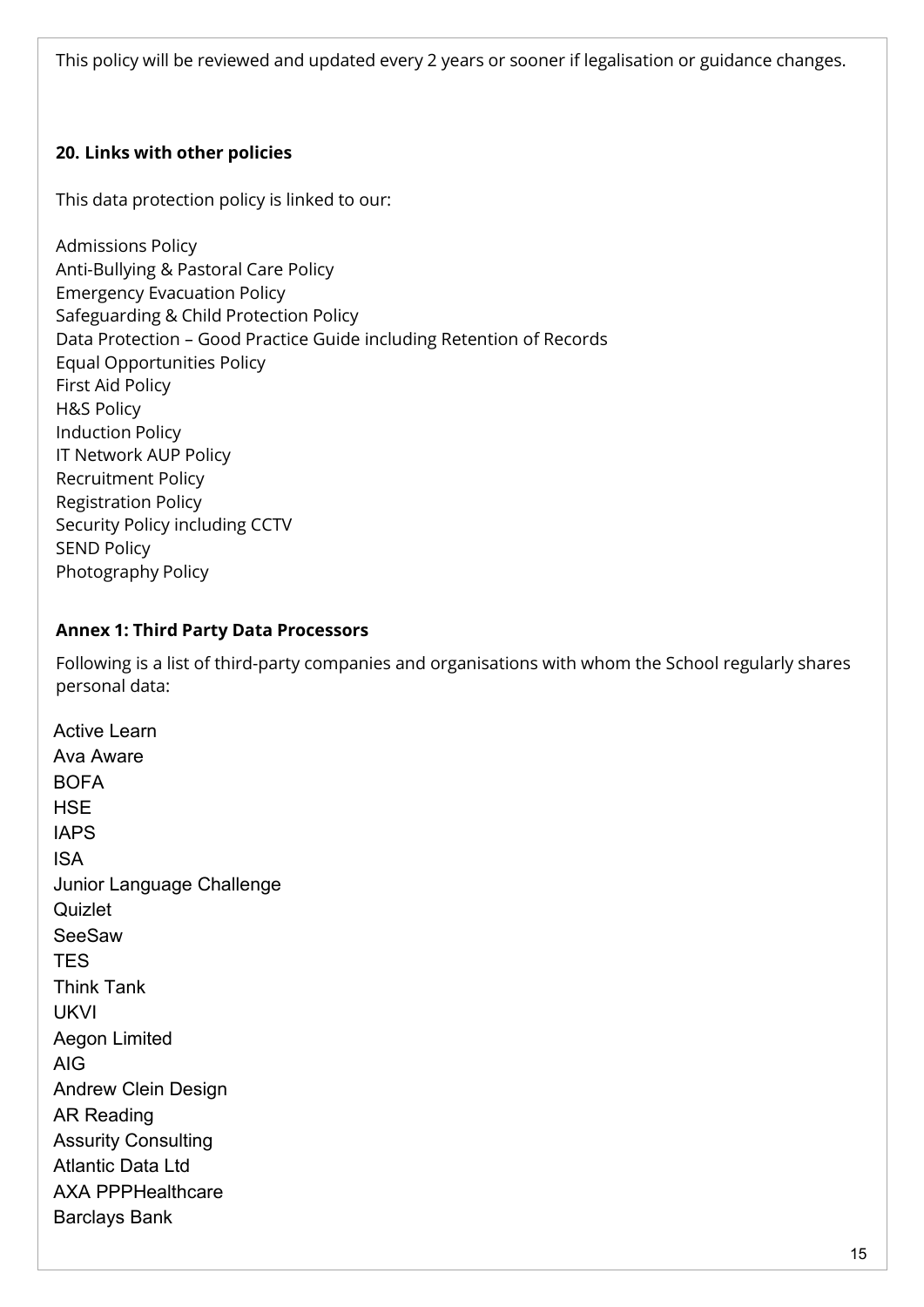Blooket British Council Bursary Administration Limited Charity Commission Collingwood Health Companies House **Computershare** Crest Award **CST** Doddle Dolia Design Drop Box Eden Road – check childcare voucher provider EduCare (online training) Educational Psychologist, Clinical Psychologist or any other external therapist or assessor to whom it is relevant Evolve External Assessors/professionals Facebook Flickr Galore Park GeoGuesrr.com GL Assessment Green Metro Taxi's **Hamilton** Haysmacintyre **HMRC** Idea Award Insight iSAMS ISEB ISI (sight of hardcopy during Inspection) Kahoot Kappture Kerboodle Lloyds Bank Local NHS Immunization Team Lucinda Ellis- Audiologist Microsoft Office MailChimp Marsh Mr Small My Maths Numbots NHS Test & Trace Planet Bofa: Bofa11plus.com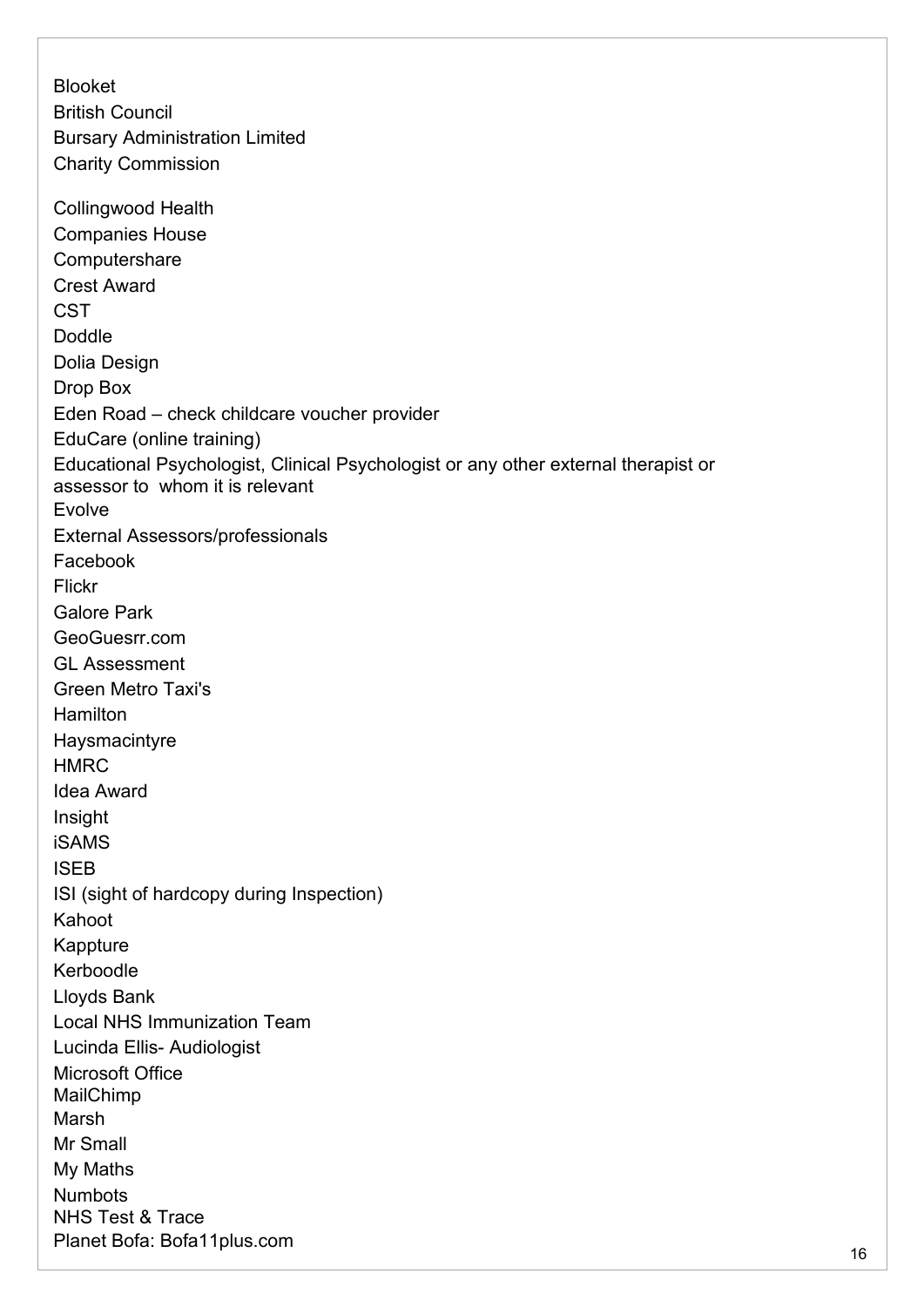Pass Paxton Net 2 Play Cricket Primary Maths Challenge Pro Judo for Competitions **Prudential** PurpleMash **PodPoint Quizizz** Redwood Collections Renaissance Learning Residential Trip Providers Routes into Languages School Cloud School Bus Seneca SOCS Co-Curricular SOCS School Sports Provider **Soccially** Suprema Teachers' Pension – Secure Teaching Gadget The Pensions Trust Thomas Franks Transfer school TT Rockstars Twinkle Resources **Twitter** uTalk (Languages Games 2021) Vimeo **WCBS** Wokingham Borough Council

**This list is correct as at December 2021 but is subject to change.**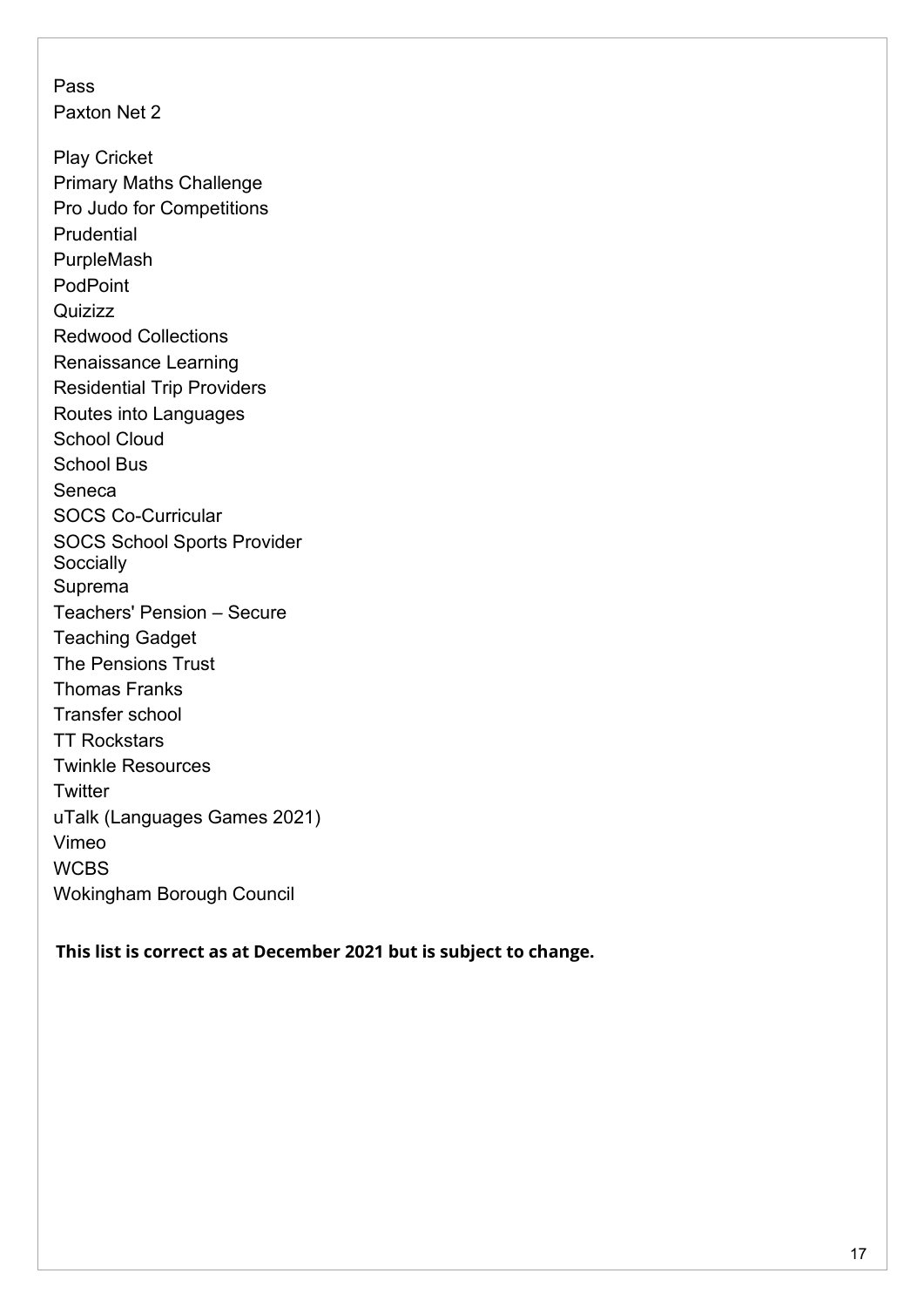# <span id="page-17-0"></span>**Annex 2: Personal Data Breach Procedure**

This procedure is based on guidance on personal data [breaches](https://ico.org.uk/for-organisations/guide-to-the-general-data-protection-regulation-gdpr/personal-data-breaches/) produced by the ICO.

- On finding or causing a breach, or potential breach, the staff member or data processor must immediately notify the Bursar
- The Bursar will investigate the report and determine whether a breach has occurred. To decide, the Bursar will consider whether personal data has been accidentally or unlawfully:
	- Lost
	- Stolen
	- Destroyed
	- Altered
	- Disclosed or made available where it should not have been
	- Made available to unauthorised people
- The Bursar will alert the Headmaster, the Chair of Governors and the Chair of the ICT Committee
- The Bursar will make all reasonable efforts to contain and minimise the impact of the breach, assisted by relevant staff members or data processors where necessary.
- The Bursar will assess the potential consequences, based on how serious they are, and how likely they are to happen
- The Bursar will advise the Chair of Governors and Chair of the ICT Committee as to whether in her judgement, the breach must be reported to the ICO. This must be judged on a case-by-case basis. To decide, the Bursar will consider whether the breach is likely to negatively affect people's rights and freedoms, and cause them any physical, material or non-material damage (e.g. emotional distress), including through:
	- Loss of control over their data
	- Discrimination
	- Identify theft or fraud
	- Financial loss
	- Damage to reputation
	- Loss of confidentiality
	- Any other significant economic or social disadvantage to the individual(s) concerned

If it is likely that there will be a risk to people's rights and freedoms, the Bursar must notify the ICO.

- The Bursar will document the Governor's decision (either way), in case it is challenged at a later date by the ICO or an individual affected by the breach. Documented decisions are stored on the Data Controller Log.
- Where the ICO must be notified, the Bursar will do this via the ['report a breach' page of the ICO](https://ico.org.uk/for-organisations/report-a-breach/) [website](https://ico.org.uk/for-organisations/report-a-breach/) within 72 hours. As required, the Bursar will set out:
	- A description of the nature of the personal data breach including, where possible:
		- The categories and approximate number of individuals concerned
		- The categories and approximate number of personal data records concerned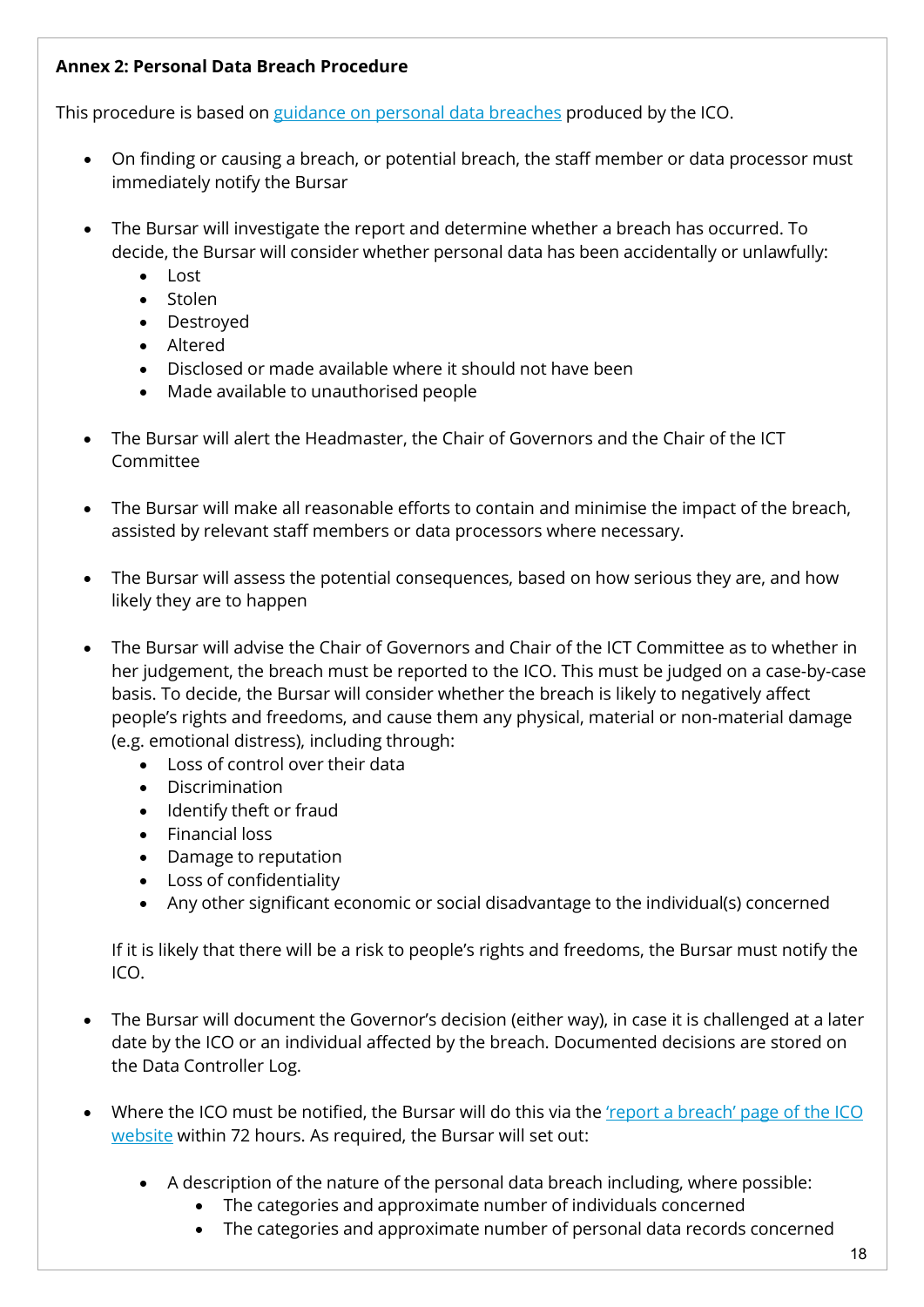- The name and contact details of the Bursar
- A description of the likely consequences of the personal data breach
- A description of the measures that have been, or will be taken, to deal with the breachand mitigate any possible adverse effects on the individual(s) concerned
- If all the above details are not yet known, the Bursar will report as much as they can within 72 hours. The report will explain that there is a delay, the reasons why, and when the Bursar expects to have further information. The Bursar will submit the remaining information as soon as possible.
- The Bursar will also assess the risk to individuals, again based on the severity and likelihood of potential or actual impact. If the risk is high, the Bursar will promptly inform, in writing, all individuals whose personal data has been breached. This notification will set out:
	- The name and contact details of the Bursar
	- A description of the likely consequences of the personal data breach
	- A description of the measures that have been, or will be, taken to deal with the data breach and mitigate any possible adverse effects on the individual(s) concerned
- The Bursar will notify any relevant third parties who can help mitigate the loss to individuals for example, the police, insurers, banks or credit card companies.
- The Bursar will document each breach, irrespective of whether it is reported to the ICO. For each breach, this record will include the:
	- Facts and cause
	- Effects
	- Action taken to contain it and ensure it does not happen again (such as establishing more robust processes or providing further training for individuals)
	- Records of all breaches will be stored on the Data Controller Log held on SharePoint.
	- The Bursar and Headmaster will meet to review what happened and how it can be stopped from happening again. This meeting will happen as soon as reasonably possible

# **Actions to Minimise the Impact of Data Breaches**

We will take the all necessary and practicable actions to mitigate the impact of different types of data breach, focusing especially on breaches involving particularly risky or sensitive information. We will review the effectiveness of these actions and amend them as necessary after any data breach.